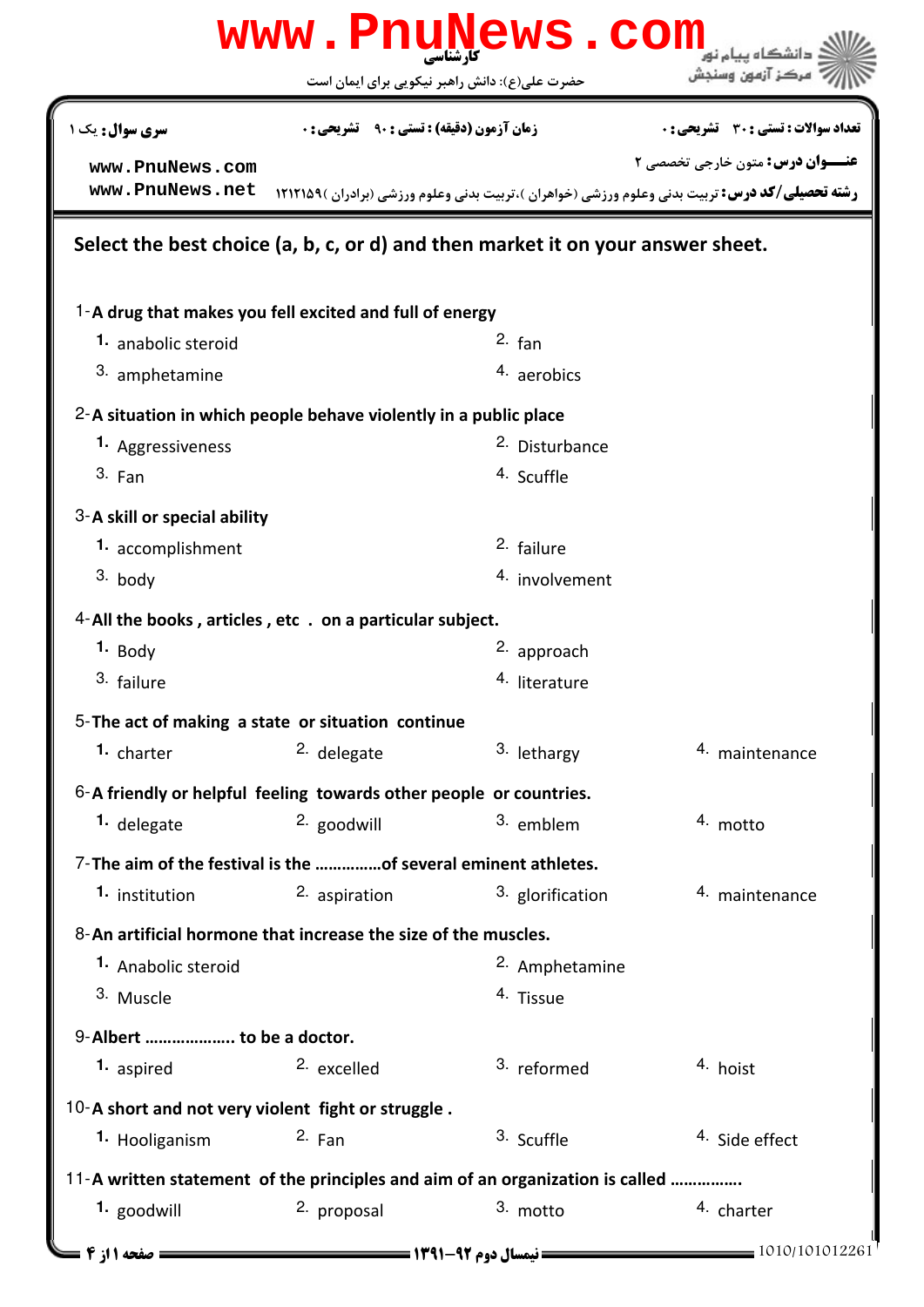| www.PnuNews.com                                          |                                                   |                          |                                                                                                                                                  |  |  |  |
|----------------------------------------------------------|---------------------------------------------------|--------------------------|--------------------------------------------------------------------------------------------------------------------------------------------------|--|--|--|
|                                                          | حضرت علی(ع): دانش راهبر نیکویی برای ایمان است     |                          | ' مرڪز آزمون وسنڊش                                                                                                                               |  |  |  |
| سری سوال: یک ۱                                           | <b>زمان آزمون (دقیقه) : تستی : ۹۰٪ تشریحی : 0</b> |                          | تعداد سوالات : تستي : 30 ٪ تشريحي : 0                                                                                                            |  |  |  |
| www.PnuNews.com<br>www.PnuNews.net                       |                                                   |                          | <b>عنـــوان درس:</b> متون خارجي تخصصي ٢<br><b>رشته تحصیلی/کد درس:</b> تربیت بدنی وعلوم ورزشی (خواهران )،تربیت بدنی وعلوم ورزشی (برادران )۱۲۱۲۱۵۹ |  |  |  |
| 12-Bad luck  him throughout his life.                    |                                                   |                          |                                                                                                                                                  |  |  |  |
| 1. pursued                                               | 2. pursuit                                        | <sup>3.</sup> pursuable  | 4. pursuer                                                                                                                                       |  |  |  |
|                                                          |                                                   |                          |                                                                                                                                                  |  |  |  |
| 1. inaugurate                                            | <sup>2</sup> inaugurated                          | 3. inaugural             | 4. inauguration                                                                                                                                  |  |  |  |
| 14-Julia ran and ran until she dropped from              |                                                   |                          |                                                                                                                                                  |  |  |  |
| 1. exhaust                                               | <sup>2</sup> exhaustion                           | 3. exhaustive            | 4. exhaustively                                                                                                                                  |  |  |  |
| 15- It would be foolish to  from a single example.       |                                                   |                          |                                                                                                                                                  |  |  |  |
| 1. generalize                                            | 2. generalization                                 | 3. generalizable         | 4. generalized                                                                                                                                   |  |  |  |
| 16-All players say money was their for wining            |                                                   |                          |                                                                                                                                                  |  |  |  |
| 1. motivate                                              | 2. motivation                                     | 3. motivational          | 4. motiveless                                                                                                                                    |  |  |  |
| 17-Athletes should courage.                              |                                                   |                          |                                                                                                                                                  |  |  |  |
| 1. possessive                                            | 2. possession                                     | 3. possessively          | 4. possess                                                                                                                                       |  |  |  |
| 18-Nothing would  Linda to take the job.                 |                                                   |                          |                                                                                                                                                  |  |  |  |
| 1. inductive                                             | 2. induction                                      | 3. induce                | 4. inductively                                                                                                                                   |  |  |  |
| 19-They are the principles  the case.                    |                                                   |                          |                                                                                                                                                  |  |  |  |
| 1. govern                                                | 2. government                                     | 3. governing             | 4. governmentally                                                                                                                                |  |  |  |
| 20-They are going to  a course in sport injury.          |                                                   |                          |                                                                                                                                                  |  |  |  |
| 1. institute                                             | 2. institution                                    | 3. institutional         | 4. instructively                                                                                                                                 |  |  |  |
| 21-Fred's duty is to the flag.                           |                                                   |                          |                                                                                                                                                  |  |  |  |
| 1. hoist                                                 | 2. hoisted                                        | 3. hoisting              | 4. hoists                                                                                                                                        |  |  |  |
| 22-Order was quickly  after the violence.                |                                                   |                          |                                                                                                                                                  |  |  |  |
| 1. restore                                               | 2. restoration                                    | 3. restorative           | 4. restored                                                                                                                                      |  |  |  |
| 23-Maradona all other footballers of his day.            |                                                   |                          |                                                                                                                                                  |  |  |  |
| 1. excel                                                 | 2. excellence                                     | 3. excelled              | 4. excellent                                                                                                                                     |  |  |  |
| 24-Peter was  in bringing about the victory of the team. |                                                   |                          |                                                                                                                                                  |  |  |  |
| 1. instrumentalize                                       |                                                   | <sup>2.</sup> instrument |                                                                                                                                                  |  |  |  |
| 3. instrumental                                          |                                                   | 4. instrumentally        |                                                                                                                                                  |  |  |  |
|                                                          |                                                   |                          |                                                                                                                                                  |  |  |  |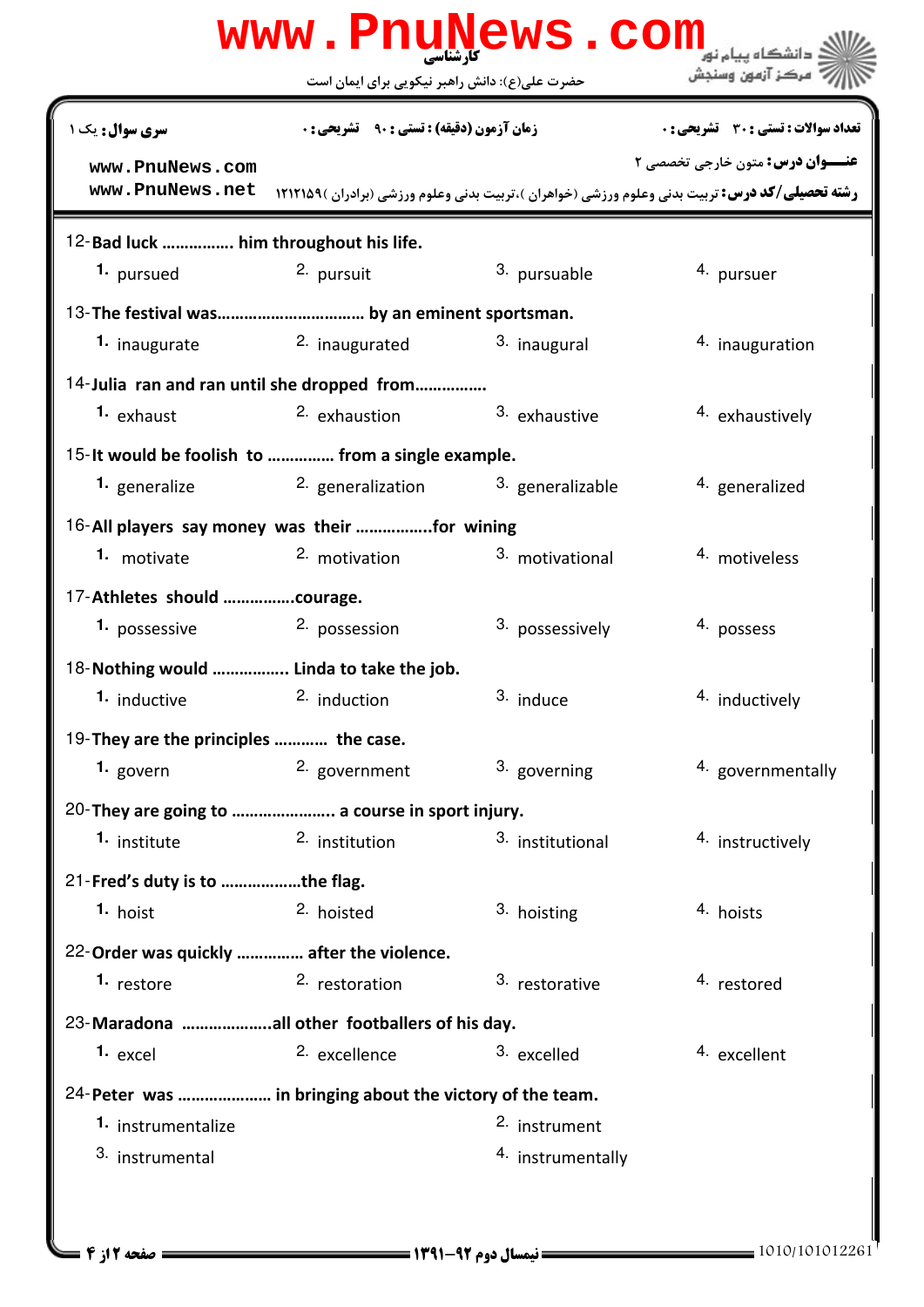## كارشناسي **[www.PnuNews.com](http://pnunews.com)**

حضرت علي(ع): دانش راهبر نيكويي براي ايمان است



## تعداد سوالات : تستي تشريحي زمان آزمون (دقيقه) : تستي تشريحي سري سوال ' ( \*: +\*: \* )\*: : :

**[www.PnuNews.com](http://pnunews.com)**

**عنـــوان درس:** متون خارجي تخصصي ٢

ر**شته تحصیلی/کد درس:** تربیت بدنی وعلوم ورزشی (خواهران )،تربیت بدنی وعلوم ورزشی (برادران )۱۲۱۲۱۵۹ Mww **. PnuNews . net** 

## Read the following passages and then answer the questions following them**.**

The Olympic movement is recognized around the world by three emblems: the rings, the flag and the motto. The Olympic flag and the rings symbolize the union of the 5 continents and the meeting of athletes from all over the world at the Olympic games in a spirit of fair and frank competition and good friendship, the ideal preached by baron de Coubertin. the colours of the rings are blue , yellow ,black , green and red , on a white background . at least on of these colours is found in the flag of every nation of the world. The flag which carries the rings was made in Paris and was first displayed in 1914.it was first hoisted in the Olympic stadium in Antwerp in1920.one of the duties of NOCs is to see that this rule is enforced.

25-By ................the Olympic movement is recognized. flag union colours three emblems 3. colours 26-"which", in the passage, refers to: **1.** Olympic **2.** The flag **1.** 2. The flag **1.** 2. All Paris 27-"it", in the passage, refers to: **1.** Olympic stadium **The flag is a state of the flag in the flag is a state of the flag in the flag is a state of the flag in the flag** 4. Carries 3. Colours 28-What does "recognize" in the passage mean. 1. Identify 2. Show 4. Preached 3. Meeting Which one of the following statements is FALS? 29- 1. the colours of the rings are blue, yellow, black, green and red.  $2.$  the flag which carries the rings was made in Paris. 3. the Olympic flag and the emblems : the rings, the fair play, the flag  $4.$  the Olympic flag and the rings symbolize the union of the 5 continents 30-The three emblems of the Olympic are the exclusive property of the .......... and cannot be used without its authorization. NOCs  $^{2.}$  IFs  $4.10C$ **1.** NOCs  $\qquad \qquad$  2. IFs 3. NOC 1010/101012261 1391-92 نيمسال دوم 3 از 4 صفحه